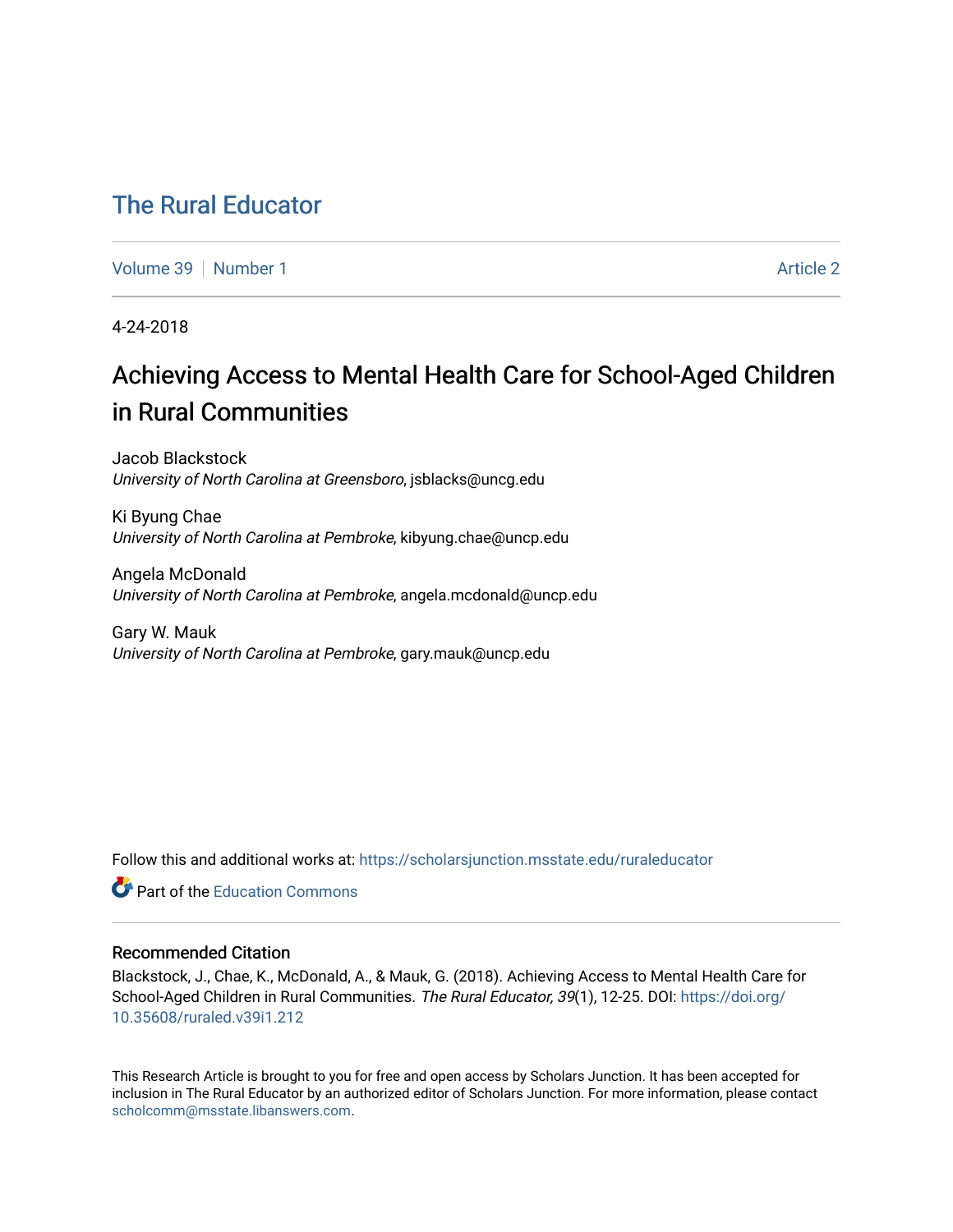# **Achieving Access to Mental Health Care for School-Aged Children in Rural Communities: A Literature Review**

# **Jacob S. Blackstock Ki Byung Chae Gary W. Mauk Angela McDonald**

*With creativity and collaboration, children in rural communities who have the same mental health needs as children in urban areas can achieve access to mental health care. This review of the literature explores barriers to mental health services facing school-aged children residing in rural communities and focuses on how challenges unique to rural communities affect the type of care rural children ultimately receive. This review aligns with the NREA Research Agenda priority area "access to counseling/mental health services" (NREA, 2018). The discussion incorporates national trends in the treatment of children with mental health concerns and highlights some surprising facts about the state of mental health care in rural school and examines the following factors: (1) belief, (2) family poverty, (3) school support, (4) community resources, and (5) awareness. The review concludes by outlining opportunities for advocacy and proposed solutions for improving mental health care access for rural children and suggesting directions for future research.*

# **Achieving Access to Mental Health Care for School-Aged Children in Rural Communities**

Approximately 97% of the landmass in the United States is classified as rural and 19% of the country's total population lives in rural communities (U.S. Census Bureau, 2010). This subset of the population includes 24% of the nation's students (Aud et al., 2013) and 32.9% of its schools (Johnson, Showalter, Klein, & Lester, 2014). Educating and ensuring the well-being of students across such a vast and diverse area presents many challenges. Adolescents who live in rural communities have a higher rate of suicide than adolescents who live in urban areas (New Freedom Commission on Mental Health, 2004). Despite this fact, rural residents, adolescents included, are less likely to have access to mental health services (Huber et al., 2016; New Freedom Commission on Mental Health, 2004).

Recent research suggests that there is a significant gap between the mental health needs of school-aged children and access to mental health care. In a national study of 3,024 children, Merikangas, Brody, Fischer, Bourdon, and Koretz (2010) found that mental health problems were fairly common among American adolescents; 13.1% had disorders without impairment and 11.3% had disorders with severe impairment. Significantly, the study also found that fewer than half of adolescents with a disorder received any sort of treatment. Compounding the already low overall treatment rate

for children with mental health concerns are additional barriers to treatment that are specific to children residing in rural communities such as poverty, limited resources, and mental health stigma. In their literature review of rural challenges pertaining to mental health and mental disorders, Gamm, Stone, and Pittman (2003) observed:

Mental health and mental disorders are serious problems in rural areas. These problems are reflected in the frequent failure to identify such conditions early on, lack of access to mental health professionals to treat such conditions, and the tremendous consequences of mental illness for treatment of physical illnesses and for day-today life. Mental health needs occur among men, women, and children of all ages, ethnic groups, and social backgrounds. Some of these groups appear particularly disadvantaged in rural areas in gaining necessary treatment. Among these groups experiencing rural disparities are children, the poor, the elderly, and African Americans and other minority groups. (p. 107)

Despite the fact that there are a number of potential barriers between children and mental health care, very little research has sought to examine barriers specific to the mental health needs of rural school-aged children. Interestingly, two of the fourteen propositions for improving rural mental health research proffered nearly two decades ago by Keller, Murray, and Hargrove (1999) involved examining "barriers to mental health service delivery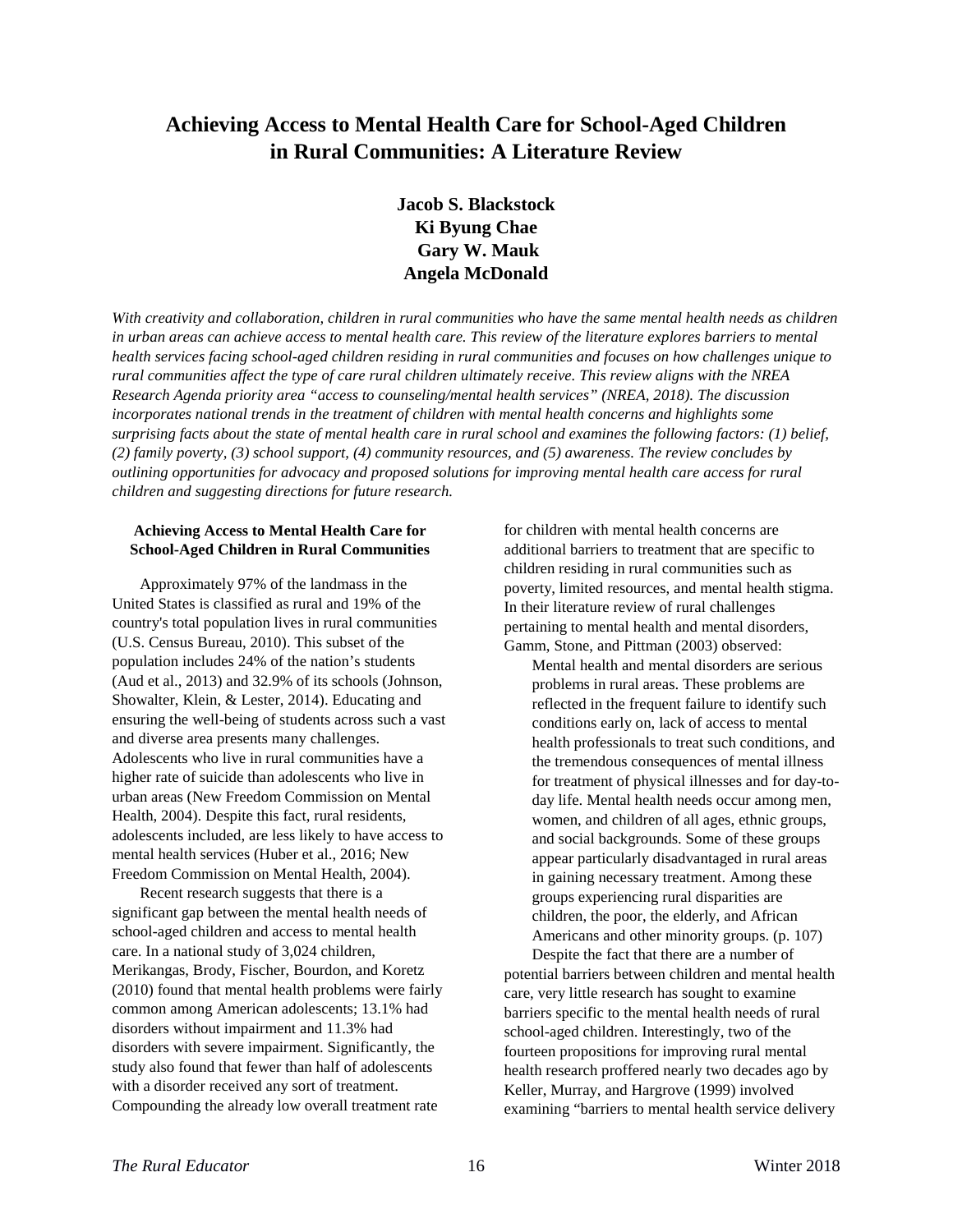in relation to rural context variables" (p. 324), and studying "opportunities for and barriers to preventive mental health interventions in rural communities" (p. 324).

Schools are generally the first, and perhaps most common, environment where children display mental health problems. Multiple studies and mental health experts have stressed the importance of professionals in school settings accurately identifying and addressing mental health concerns and linking students and their families to appropriate treatment providers (Bain, Rueda, Mata-Villarreal, & Mundy, 2011; Evans, Radunovich, Cornette, Wiens, & Roy, 2008; Girio-Herrera, Owens, & Langberg, 2013; Huber et al., 2016; Murphy, 2005). As Wilger (2015) observed: "In rural areas where mental health services are scarce and families face unique barriers to accessing care, schools play a significant role in providing or linking students and their families to mental health services" (p. 1).

The aim of this review of the literature is to provide an overview of existing literature that describes challenges to mental health care for schoolaged (K–12) children in rural communities as perceived by parents, children, and mental health professionals in school and community settings. We review five factors identified as challenges to care – (1) belief, (2) family poverty, (3) school support, (4) community resources, and (5) awareness – and provide suggestions for clinical practice and ideas for future research.

#### **Rural Setting**

Rural communities are unique in a number of ways when compared with urban counterparts (Gray, 2011). The open spaces might be the most noticeable distinction, but there are many other differences for the people who live there. Lower wage jobs are more common, and rates of childhood poverty are generally greater in rural communities than in urban areas (Mohatt, Bradley, Adams, & Morris, 2005). Rural adults are more likely to be less educated than their urban peers and rural high-school students are less likely to seek a college degree (Mohatt et al., 2005). As a result, many services provided to rural communities are delivered by professionals from outside the community, which can affect service availability, and, in some cases, seriously reduce or eliminate access entirely. The lack of mental health service providers is significant: 85% of federally

designated mental health professional shortage areas are in rural communities (Mohatt et al., 2005).

Rural and urban settings are unique from each other in many ways, but both populations have a legitimate need for accessible mental health care. Although the inclination may be to believe that living in close proximity to the natural world serves to reduce anxiety and depression, studies have repeatedly shown that rural children have the same or greater rates of mental health problems as urban children (Anderson & Gittler, 2005; Polaha, Dalton, & Allen, 2011) along with significant, and largely unsatisfied, needs for mental health care and counseling.

#### **Differences in Type of Care Received**

There is a difference between urban and rural settings with regard to the type and amount of mental health care residents receive. Two separate studies of the Medical Expenditure Panel Surveys (MEPS) found some variance between rural and urban residents with regards to mental health care. Ziller, Anderson, and Coburn's (2010) analysis of the MEPS found that rural, non-elderly adults had a greater rate of psychotherapeutic medication and were less likely to use office-based mental health services, such as traditional one-on-one counseling. Rural residents who received office-based mental health care made fewer visits than their urban counterparts (Ziller et al., 2010). Fortney, Harman, Xu, and Dong (2010) examined the MEPS and found that while rural and urban residents were equally likely to receive treatment, rural residents were significantly more likely to receive psychopharmacotherapy and significantly less likely to receive counseling. The researchers also found that rural residents who did receive counseling were significantly less likely to receive an adequate level of treatment than urban residents. The authors of the study speculated that a lack of access to mental health professionals may lead rural residents to rely more heavily on psychopharmacotherapy (Fortney et al., 2010). These studies point to a trend in mental health care in rural residents that seems to hold true for rural children as well.

Though there is a dearth of research comparing the type of mental health care received by rural children compared to urban children, Anderson, Neuwirth, Lernardson, and Hartley (2013) found that rural children were more likely to receive a mental health prescription (8.0%) than they were to receive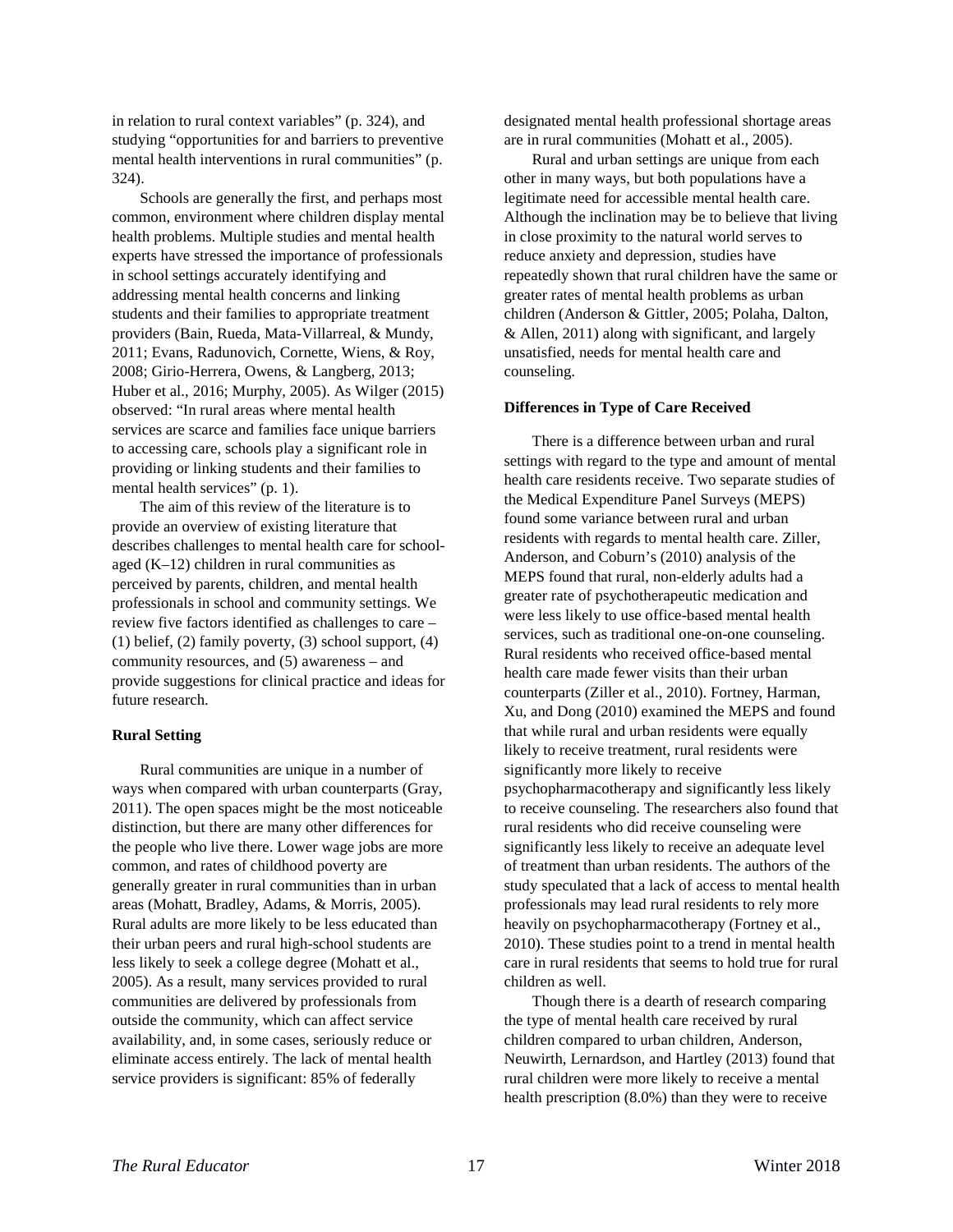counseling (4.3%). Rural children were less likely to receive counseling (4.3% vs. 6.7%) and were more likely to receive a mental health prescription (8.0% vs. 6.4%) compared to urban children (Anderson et al., 2013). This study implies that rural children are likely to follow the same trend that has been identified among rural adults; that is, relying primarily on medication for mental health concerns instead of counseling.

## **Psychopharmacotherapy versus Other Treatments for Rural Children**

Although receiving some form of treatment is better than none, there are several reasons why treating children with medication alone is concerning. For example, in one study 34.8% of children receiving outpatient care only saw primary care physicians for their mental health conditions (Anderson, Chen, Perrin, & Van Cleave, 2015). As a result, the only point of contact for these children is a physician with little specialized training in psychotherapy or the use of psychopharmaceuticals. Even if a child is primarily being seen by a child psychiatrist or general psychiatrist, the issue remains over whether medication alone can provide the best treatment based on symptoms and diagnosis.

With respect to the treatment of anxiety and depression in children and adolescents, medications such as Selective Serotonin Reuptake Inhibitors (SSRIs) are a very common form of treatment. In fact, antidepressants are the most common form of treatment for depression among the entire U.S. population (DeRubeis et al., 2005). Although the use of antidepressants is common, research indicates that medication alone is not the best treatment for mental health care. The combination of Cognitive Behavioral Therapy (CBT) and SSRI was found to be more effective than SSRI or CBT alone for the treatment of adolescent depression (Kennard et al., 2006). Moreover, one meta-analytic review has shown that CBT is the best Evidence-Based Practice (EBP) for children with depression and anxiety (Compton et al., 2004). Additionally, CBT administered by a skilled practitioner is as effective as psychopharmacotherapy provided by a skilled practitioner to treat even moderate to severe depression (DeRubeis et al., 2005).

Medication has been considered the first line treatment for ADHD since the first report of the Multimodal Treatment Study of Children with ADHD (MTA) showed that medication management

provided the same benefit as combined treatment and outperformed behavioral interventions (Jensen et al., 2001). However, the medication management group received more comprehensive care than a typical child getting a prescription from a primary care physician could expect and had higher rates of delinquency than the behavioral intervention group (Jensen et al., 2001; Molina et al., 2007). Later research indicated that improvements shown by the medication-management group tended to taper off and were not significantly different than the other groups at the three-year mark (Swanson et al., 2007). In addition, numerous meta-analyses have found that strategies such as classroom inventions and parent training are well supported treatments for ADHD (Fabiano et al., 2009). DuPaul, Eckert, and Vilardo (2012) recommended "academic, contingency management, and self-regulation interventions firstline treatment strategies when addressing the educational and behavioral needs of students with ADHD" (p. 409).

Behavioral interventions and talk therapy have been shown to be equally effective to medication for disorders such as ADHD, anxiety, and depression (Compton et al., 2004; Currie, Stabile, & Jones, 2014; Jensen et al., 2001; Kennard et al., 2006). In addition, non-medication oriented therapeutic approaches can achieve long-term benefits that medication does not, without putting an individual at risk for side-effects. Moreover, studies conducted with medication management as a treatment option involve a trained child psychiatrist and a collaborative treatment team, which is noticeably different from a short visit to a general practitioner. In short, treating childhood mental health problems with medication alone is not consistent with best practices. This is of particular concern for children in rural areas, as they are more likely than their urban counterparts to receive a mental health prescription instead of talk therapy (Anderson et al., 2013).

These studies suggest that there are barriers between rural children and receiving the best evidenced-based care for mental health concerns. There is clearly a need for care on par with urban areas, yet treatment rates are low and rural residents are more likely to rely on medication rather than talk therapy. The rural community presents certain challenges in addition to the normal barriers to mental health care. Understanding these challenges is the first step in improving access to mental health care for rural children.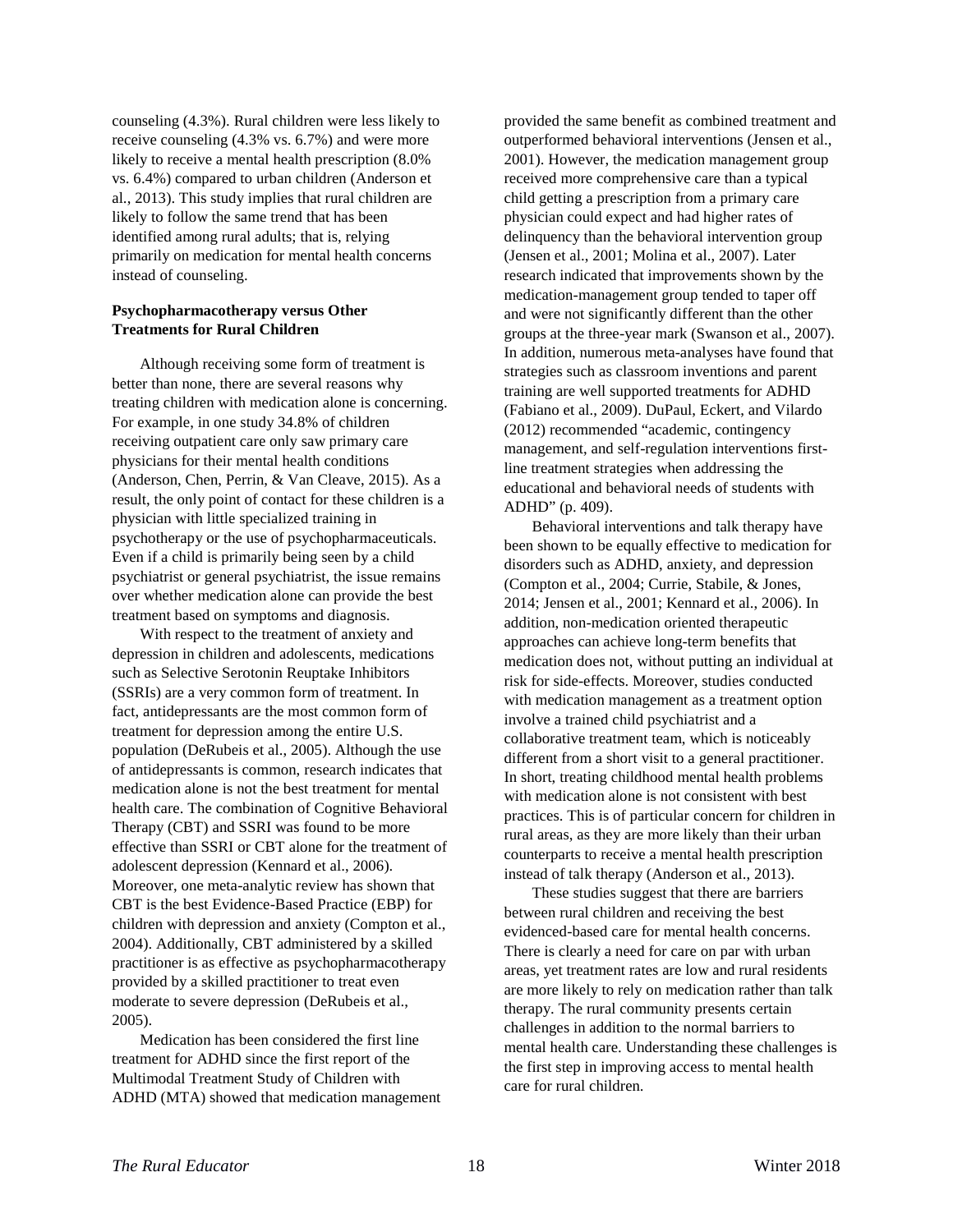#### **Methods**

For this literature review, a search was conducted through ProQuest Dissertations & Theses Full Text, Education Research Complete, ERIC, PsycARTICLES, Social Work Abstracts, SocINDEX with Full Text, and PsycINFO. The keywords used for the article search were: *children, adolescent, school-aged, student, youth, rural, barriers to care, barrier, need, talk therapy, mental health, counseling, and psychologist*. The keywords *stigma*  and *attitude* were added after being identified as potential factors in the initial review of the literature. This search was augmented with a manual review of references. Search parameters were limited to peerreviewed articles, written in English, during the last decade, and focused on studies conducting original research that used their own data or conducted analysis of other data sets. A few studies targeting specific minority subgroups within rural communities were excluded as the articles found did not contain enough data directly related to access to mental health care for children. International studies that were conducted in developing countries were also excluded. After completing the search, common factors were identified from the articles. Articles selected for the literature review were those that focused on the experiences of school-aged (K–12) children, examined the ability of rural children to access mental health in rural communities, and included data about perceived barriers to mental health care.

#### **Results**

The initial search returned 2,909 results. Results were then narrowed to obtain empirical studies of children aged K–12, which returned 470 results. The authors reviewed the articles' abstracts and titles to select studies that focused on perceived barriers to mental health care for rural children. A separate search on ProQuest Dissertations, a database exclusive to doctoral dissertations, using the same methods and the same keywords as previous searches, produced two additional relevant studies. A review was then conducted of the references in identified studies and studies used for background information. Articles that primarily focused on nonrural populations or were unrelated to barriers to mental health care were eliminated. 12 total articles meeting the criteria for inclusion were found. From this literature review five factors were identified: (1)

belief, (2) family poverty, (3) school support, (4) community resources, and (5) awareness.

### **Identified Factors in Perceived Barriers to Care Belief**

The attention mental illness receives in the media and the impact it has on the lives of millions of Americans makes it reasonable to assume that students and their parents have preconceived beliefs about mental health care. The review of the literature revealed that preconceived beliefs about mental health care and mental illness can create a barrier to care in rural communities. Beliefs about mental health care can be negative or positive, and they can serve to facilitate or hinder access to mental health care. For the purposes this review there are three identified subfactors related to belief  $- (1)$  trust of mental health providers, (2) stigma, and (3) attitude.

**Trust of Mental Health Providers.** Knowledge about a mental health issue is not just about recognizing the existence of a particular problem; it also requires believing in the validity of mental health treatment and trusting a provider to select the most appropriate treatment method. Mistrust of providers can be a significant problem in rural communities. Murphy (2005) found that rural parents had a significantly higher level of concern about the therapist/client relationship than the urban comparison group. In particular, these parents were unsure whether they could trust a mental health provider, and worried over how the provider would treat their children. This lack of trust of mental health providers can be compounded if the providers are not from the community, as rural residents may be suspicious of outsiders. The provider may need to become more involved in the community to win residents' trust (Bradley, Werth, & Hastings, 2011).

**Stigma.** Stigma associated with mental health issues has been identified as a major problem and a key reason why rural children often do not receive mental health care. Most of the studies reviewed mentioned stigma in one form or another (Anderson & Gittler, 2005; Boydell et al., 2006; Bradley, McGrath, Brannen, & Bagnell, 2010; Bull, 2011; Heflinger, Wallston, Mukolo, & Brannan, 2014; Lee, Lohmeier, Niileksela, & Oeth, 2009; Murphy, 2005; Pullmann, VanHooser, Hoffman, & Heflinger, 2010; Williams & Polaha, 2014). Several studies found stigma to be a significant barrier to mental health care. Others felt the need to address the effect of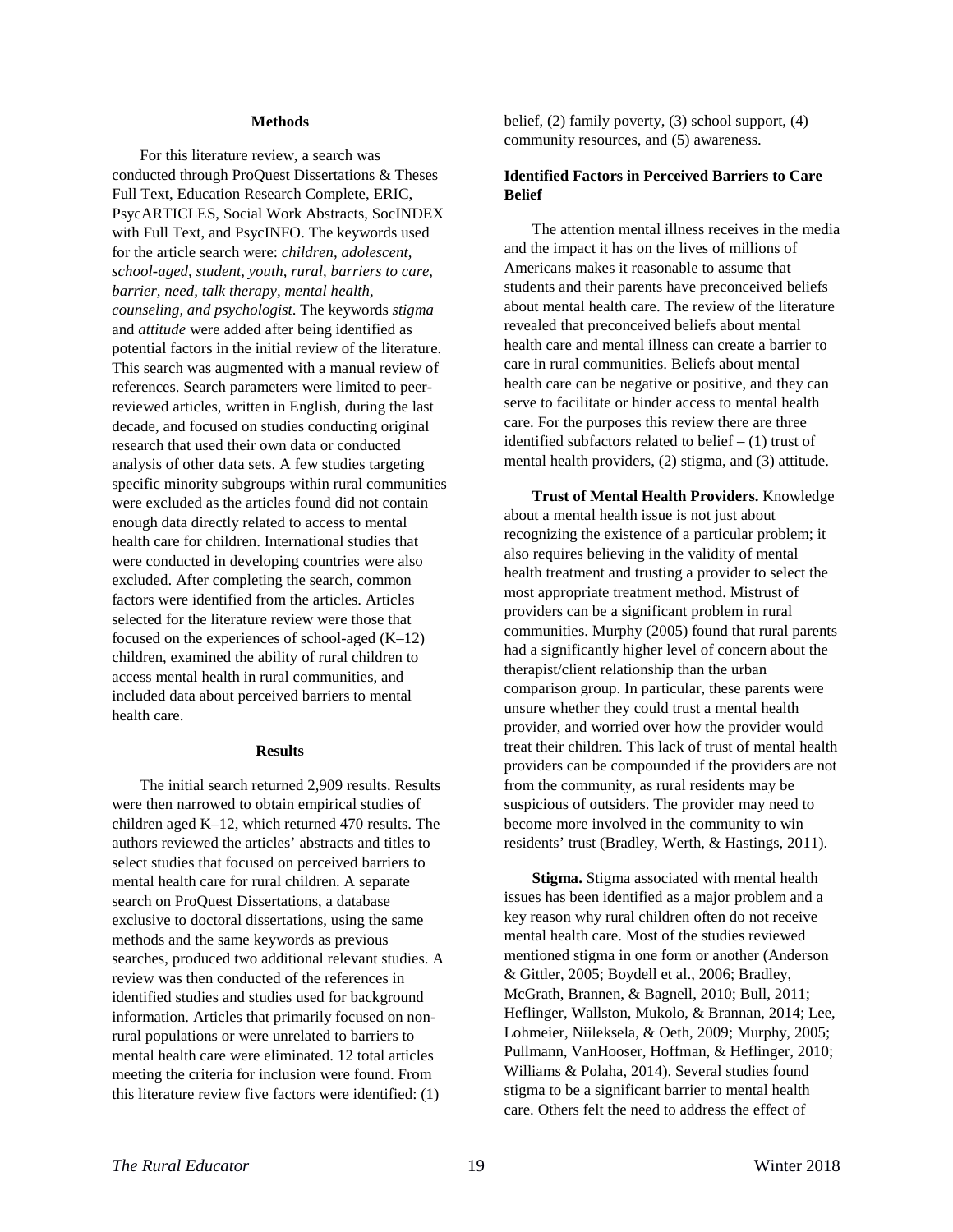stigma in the introduction or conclusion even if their study did not specifically investigate it.

The stigma associated with mental health has been found to create negative attitudes towards those with mental illness (Bull, 2011). Negative attitudes can begin in early childhood despite the fact that children often lack nuanced understanding of what mental illness is (Wahl as cited in Bull, 2011). Murphy (2005) noted that stigma could potentially be more of a factor in rural communities and suggested a useful approach to mitigate stigma associated with help-seeking by finding ways to integrate mental health services with less stigmatized services like routine medical check-ups. Boydell et al. (2006) mentioned that because mental illness is not always visible or obvious, people are likely to worry that others will not be as empathic towards them or will fail to view associated challenges as a legitimate disability. Taken together all of this suggests that stigma is a real concern for rural school-aged children.

A number of qualitative studies have sought to examine the effects of mental health care stigma on children in rural settings. In addition, these studies also provide key insight into how stigma is conceptualized among people in a small town. In a study of a system of care site funded by the Substance Abuse and Mental Health Services Administration (SAMHSA), Pullman et al. (2010) conducted a study of participants in the system of care using a qualitative interview guide to interview staff involved with the center  $(n = 9)$  as well as former patients  $(n = 8)$ . Qualitative data analysis software yielded seven primary barriers to care, three of which were shared between staff and patients. The shared barriers were "stigma/close knit community,' "lack of transportation," and "lack of money" (Pullmann et al., 2010). Another set of interviews conducted with 30 families by Boydell et al. (2006) indicated that families were worried about potential stigma associated with seeking mental health care and feared that there would be no anonymity in a community where everybody knows everybody (Boydell et al., 2006). In both studies, stigma is tied to the nature of the community, which highlights one of the unique aspects of the rural setting where sense of community can be stronger than in urban environments. Respondents indicated that their town was so small and close-knit that people would know who was seeking mental health counseling and this could be the cause of gossip.

Heflinger et al. (2014) noted that there was a lack of reliable instrumentation to study stigma. In order to study mental health stigma for children, Herflinger et al. developed the Attitudes about Child Mental Health Questionnaire (ACMHQ). The ACMHQ was developed by a panel of experts and examined by focus groups and cognitive interviews before piloting. The pilot study to test the validity and reliability of the ACMHQ was conducted in a rural clinic by handing out packets to caregivers of children being seen at the clinic ( $n = 185$ ; Heflinger et al., 2014). The study produced a well-tested questionnaire, but it also identified some attitudes about mental health. The ACMHQ items with the greatest reported levels of stigma related to the perceived dangerousness and incompetence of a child with an emotional-behavioral problem, closely followed by the belief that children with emotionalbehavioral problems are treated unfairly by other children and the belief that teachers do not want such children in their classroom (Heflinger et al., 2014).

Williams and Polaha (2014) piloted the *Parents' Perceived Stigma of Service Seeking* (PPSSS) instrument by testing it alongside several existing instruments administered simultaneously in two separate studies. Both studies were conducted by giving questionnaire packets to caregivers in a pediatric care clinic in rural Appalachia (*n* = 347; *n* = 184). A significant finding of these studies was that the more stigma parents perceived in their communities, the less willing they were to utilize mental health services for their children (Williams & Polaha, 2014). This relationship was true regardless of whether there was an existing mental health concern for the child or what the concern was. Together, these studies suggest that parents are less likely to seek help for a child with a potential mental health concern out of fear that the child might be judged to be incompetent or dangerous which could lead to unfair treatment. There are other aspects to stigma (such as the parents' fear of how *they* will be perceived), but, overall, these studies indicate how stigma can act as a barrier to care.

**Attitude.** Bull's (2011) study of rural and urban adolescents examined their attitudes towards mental health care. As a group, on average, rural and urban adolescents had somewhat negative attitudes towards mental health care (Bull, 2011). The most common barriers to care listed by adolescents, besides cost, were related to beliefs about mental health care. These barriers included: believing one can handle the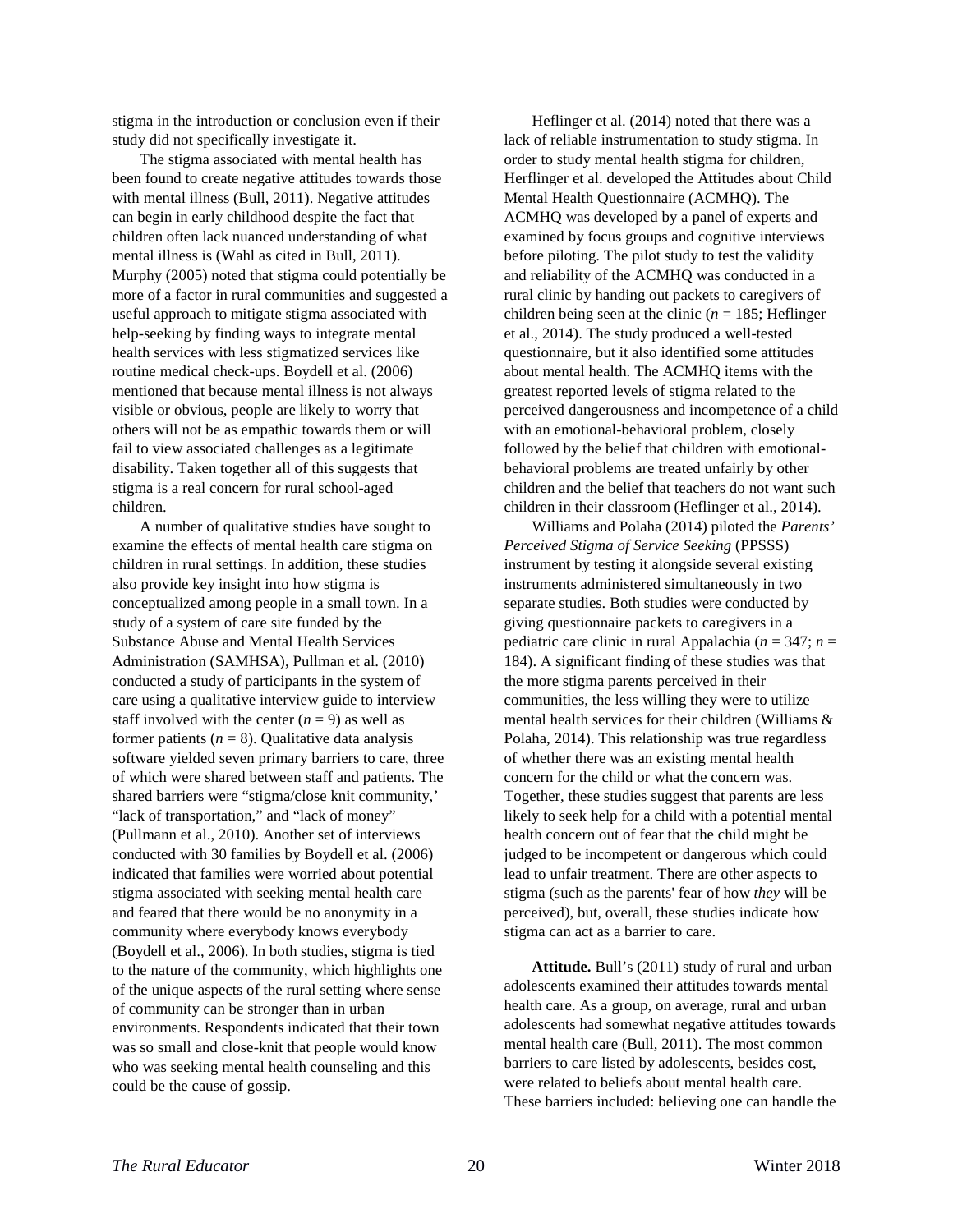problem alone, believing one should be strong enough to handle the problem, and believing the problem will get better by itself (Bull, 2011). Rural cultural norms such as stoicism and self-reliance can prevent adolescents from accessing mental health services.

#### **Family Poverty**

The second identified factor in accessing care, family poverty, is related to all the direct and indirect costs associated with counseling. Mental health counseling for rural children can be expensive and paying for it means either parents or a third party has to produce the funds required to obtain or continue care. There are funds available for mental health care though third-parties such as insurance or government agencies, but this still leaves the problem of access to those services. In a rural community with high levels of poverty, a major problem is private transportation, as a family may not have their own vehicle and thus have trouble reaching a counseling office.

Family poverty, or the cost of services in general, as a factor was discussed in several studies. As mentioned earlier, the study by Pullmann et al. (2010) revealed that both parents and staff saw cost as a barrier to accessing care. Similarly, the study by Boydell et al. (2006) revealed that financial difficulties were a significant barrier to care. This difficulty included barriers unique to the rural setting, such as having to travel greater distances to access care, which could mean taking time off work as well as other travel expenses like food and gas. Also, Bull's (2011) study, which surveyed rural adolescents directly, found that cost was the most commonly cited barrier. Lee, Lohmeier, Niileksela, and Oeth (2009) found that educators listed parental involvement as the third most common barrier to care. The low rate of parental involvement may be related to cost as some parents may not have access to transportation to reach the school. Girio-Herrera et al.'s (2013) study is also relevant, as the fear that treatment would cost too much was the top barrier to care reported by parents in a study of rural kindergarteners.

#### **School Support**

The school system is a significant factor in rural students' access to mental health interventions and resources (Huber et al., 2016; Macklem, 2014; National Association of School Psychologists, 2015; Painter & Scannapieco, 2015). From the perspective

of a rural educator, Powell (2017), in her discussion of several equity barriers in rural school environments, noted:

Students live in a difficult and complicated world, and many factors in their lives are out of our control as educators…It's hard work to shift our perspective from 'students being noncompliant' to 'students shutting down due to trauma,' but for me that mindset change has been revolutionary. By changing my perspective, I've rediscovered that a caring adult who builds appropriate relationships with students can become the key to their success…[B]y listening to my students' experiences outside the classroom, I can serve as an advocate for them or point them towards solution partners such as guidance counselors or community health organizations. (para. 3, 6)

Teachers and student support services personnel, such as school counselors and school psychologists, can play significant roles in recognizing potential mental health concerns and taking appropriate and timely steps to address them (Dikel, 2014; Simon, 2016). However, school staff can face difficulties in recognizing and addressing these concerns. In a stratified random sample survey of national rural K–6 teachers, Lee et al. (2009) found that educators listed funding and staff retention as the biggest issues to providing mental health care for students  $(n = 80)$ . The authors also found that lack of professional staff was a significant barrier. Bain et al. (2011), who surveyed school counselors, found that almost half (48%) of school counselors said that less than a quarter of their students were receiving adequate counseling services and 49% said that mental health services at their school were either poor or nonexistent.

However, student support services personnel (e.g., school counselors, school psychologists) in rural communities face a number of challenges. School administrators and mental health staff in rural communities have identified the treatment of mental health concerns such as depression and anxiety as a major area of need. In smaller schools, staff retention and lack of funding limit the services that school counselors can provide (Lee et al., 2009). Bain et al.'s (2011) survey of school counselors in rural Texas revealed that counselors are spending the majority of their time performing duties other than counseling such as administrative activities or academic advising. The school counselors in the study stated that there was a lack of mental health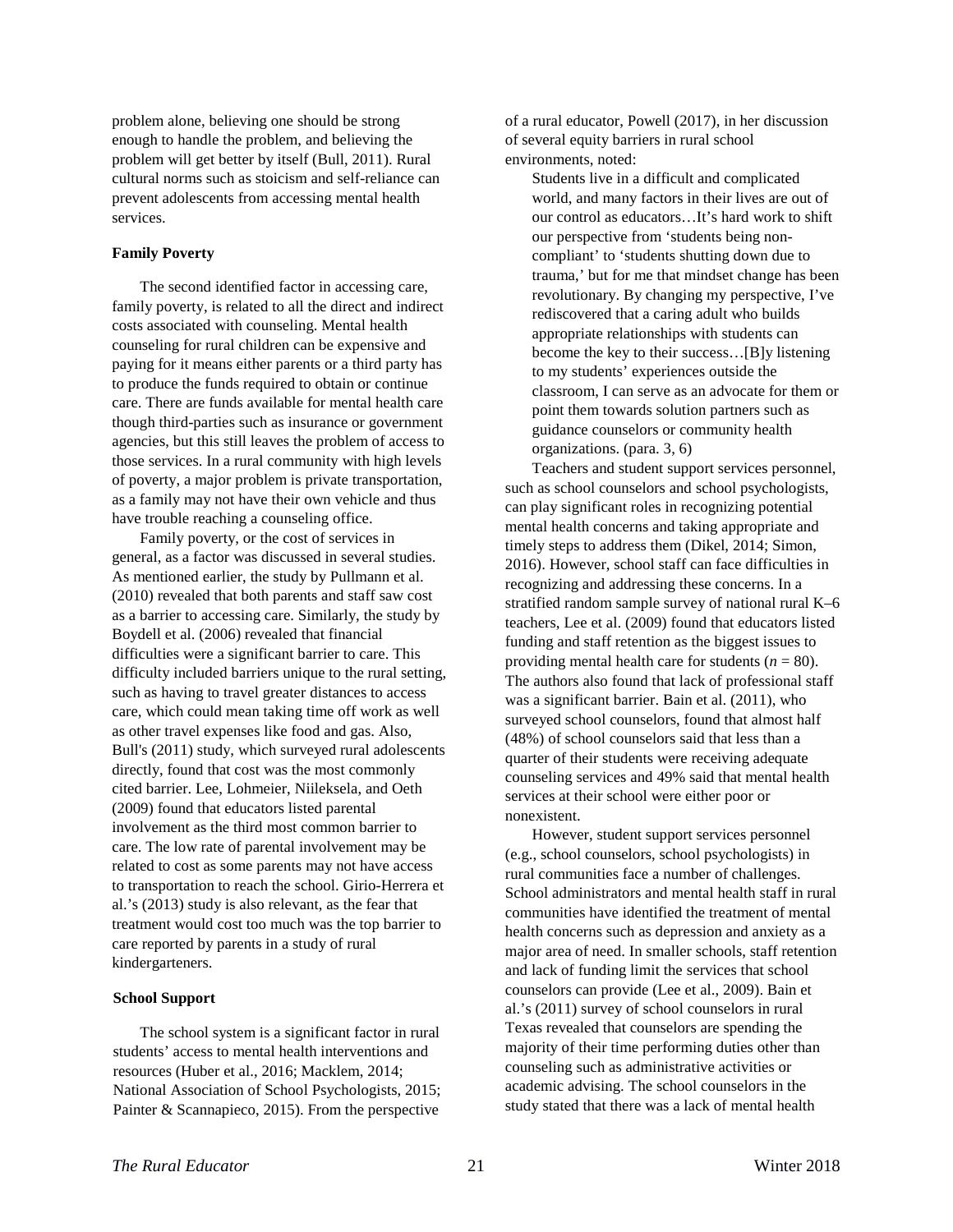resources in the community, leaving them without options for referring students. In fact, 59% of school counselors in the study rated the available mental health resources as either poor or nonexistent (Bain et al., 2011). The counselors also perceived a general lack of knowledge about mental health issues and listed this factor as the most prominent barrier to care. In addition, the majority of all school counselors (89%) said that they had experienced at least some degree of burnout (Bain et al., 2011).

With respect to improving mental health services, all of the counselors who were surveyed in Bain et al.'s (2011) study agreed that it would be beneficial to increase the number of mental health resources in schools in tandem with professional development opportunities related to mental health concerns for teachers and staff. When the school counselors were asked what would help improve mental health services in schools, the most common responses were hiring additional staff, implementing education and awareness programs, and reducing non-counseling-specific duties (Bain et al., 2011). As Blaber and Bershad (2011) observed:

Because many rural school districts often have difficulty finding local area mental health providers to work in the schools, they need to develop the capacity of existing school staff (e.g., school psychologists, social workers, counselors) to provide mental health services. In addition, because rural area mental health providers are often long distances away, schools need to have trained providers who are located onsite or nearby and can help students or families in the event of a crisis situation. (p. 17)

#### **Community Resources**

Community resources as a barrier to mental health care deals with the *lack of existing services* to facilitate access to mental health care. This can involve a lack of mental health providers in the area, a lack of public transportation to access providers, or a lack of community programs aimed at improving access. Access is a particularly relevant issue for rural communities, as smaller towns may have few mental health providers available. In an interesting approach to examining access, Murphy (2005) reviewed government websites, referral services, the phone book, and the local APA board to locate every available type of mental health provider in a sample of rural communities as well as a comparison group of urban areas. Although all areas had *some* mental

health providers, the urban areas had significantly more providers and the providers were easier to access. The rural communities, comprised of two counties, had a total of eight community mental health centers, *no* private practice psychologists, and some areas were more than 40 miles away from the nearest university-based clinic. This finding coincides with the data from Bull's (2011) study of adolescents in rural settings, who indicated that the lack of local mental health services was a significant barrier to mental health care access whereas the urban comparison group did not report this as a barrier.

The lack of providers is particularly worrisome considering adolescents' own reported preferences for treatment. In a survey of students from a rural high school about depression treatment, Bradley, McGrath, Brannen, and Bagnell (2010) found that students preferred counseling from a professional in a private office setting  $(n = 156)$ . The students selected their preferred treatment, provider, and setting from a list of options and all three preferences were statistically significant. This is a significant finding because talk therapy from a professional in a private office setting might be particularly difficult for rural children to access. Furthermore, the authors of the study suggested that respecting the youth's treatment preference can increase compliance and response to treatment.

One important subcategory associated with the community resources barrier is the lack of any sort of public transportation infrastructure. Although it is not surprising that rural communities lack the same level of public transportation, it presents a significant challenge to rural residents. The participants in the study by Pullman et al. (2010, p. 216) listed "lack of transportation" and "lack of resources" as common barriers. One of the needed resources mentioned in particular was public transportation. Also, important to note is that some participants mentioned having to drive long distances to access care due to a shortage of providers in their area.

#### **Awareness**

There is one final identified barrier that plays a significant role in accessing mental health care; one that can prevent a child from accessing mental health care even if none of the other barriers are present. The final barrier is the awareness that a mental health issue exists. In order to access mental health care, one has to be aware of a potential mental health care issue that requires attention. For rural children, this means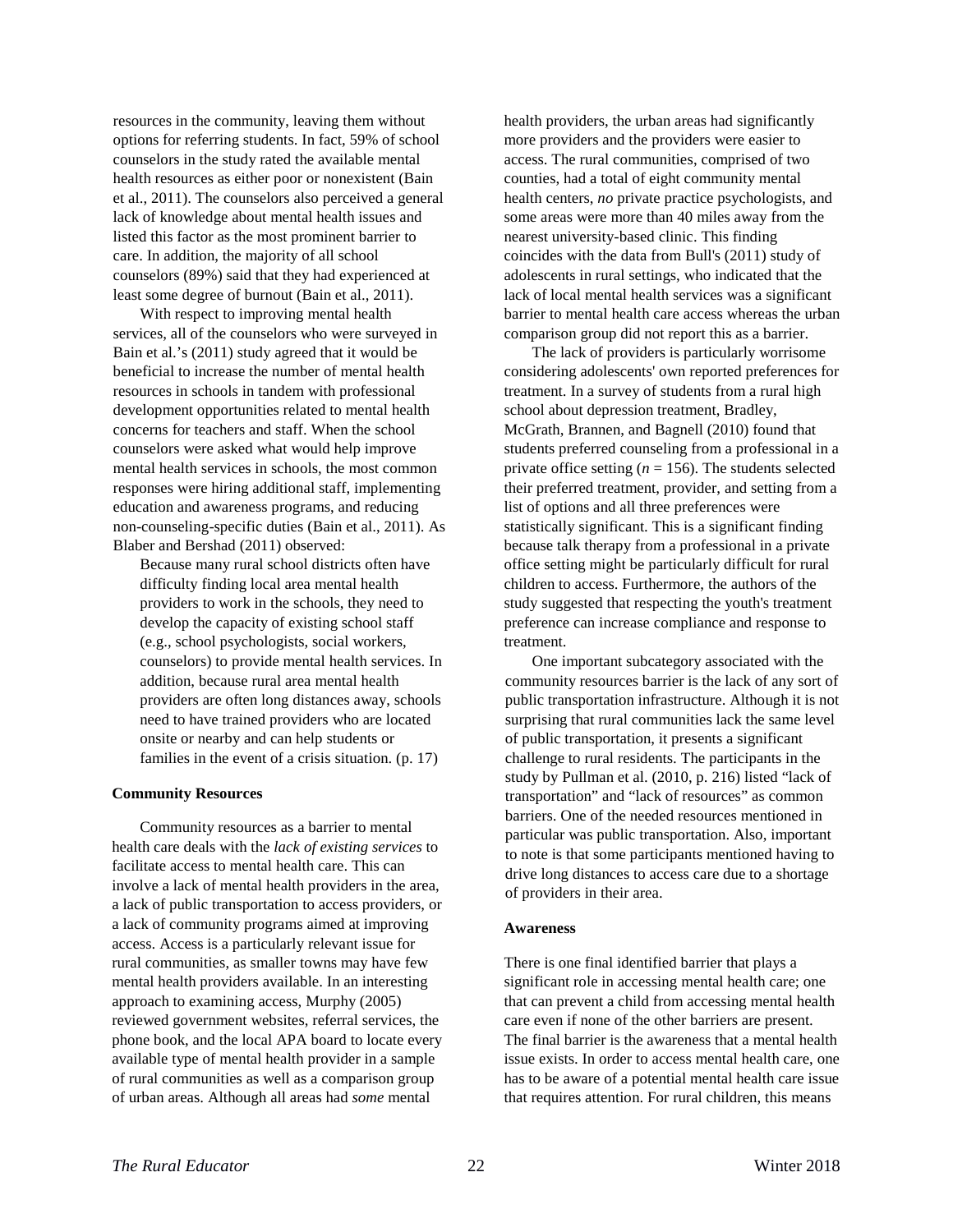that even if the child recognizes a problem and wants to seek help in many cases they also have to seek the approval of their parent. Knowledge is also an issue for school staff, who need training to recognize that a mental health concern exists.

Awareness can be a serious barrier to care; if a parent is unaware that there could be a mental health problem they are unlikely to seek care. In a study of kindergarteners in a rural community, Girio-Herrera et al. (2013) surveyed parents from 18 elementary schools in southeastern Ohio (*n*=693; 63% response rate) about their kindergartener. This study paired a barriers scale with two assessments that tested the children for mental health concerns. Out of all the participants in the study, 51.3% of children scored as either at risk – low, or at risk – high (Girio-Herrera et al., 2013). However, only 31.3% of parents of the low risk group and 37.0% of the high risk group reported that their children had a problem. Similarly, only 22.7% of the parents of the low group and 31.3% of the high group reported that their child had received any sort of help. It is important to note that the percentage of parents who recognized a potential problem for their child was very close to the percentage of children who received care.

Recognizing a mental health concern in a child can be a challenge, and this was identified as an area of concern in the research. Bain et al. (2011) surveyed school counselors in rural South Texas to investigate the mental health resource needs of the schools  $(n = 27)$ . Although most counselors surveyed felt that mental health awareness was at least average at their school, mental health education and awareness were tied for first as the most mentioned item in an open-ended question about improving school mental health (Bain et al., 2011). The counselors surveyed also cited lack of knowledge as the top barrier to care. Additionally, most respondents (52%) listed parent's knowledge of mental health issues as poor (Bain et al., 2011).

#### **Discussion**

Research is limited in the area of barriers to mental health care for rural children, and much of the existing, limited research approaches rural health care from a deficit orientation. With an exhaustive database search of articles for this review, many located articles have some serious limitations, including perpetuating a negative bias towards rural communities by an overemphasis on shortcomings rather than opportunities. Other limitations of the

existing research include low response rates which may indicate lack of research strategies that engage rural populations effectively. The survey by Lee et al. (2009), for example, had a response rate of just 3%  $(n = 80)$ . Likewise Murphy (2005) had a response rate of just  $7.21\%$  ( $n = 232$ ). Survey response rates this low can significantly affect the generalizability of the study, because a substantial segment of the target population has been missed. Also, several of the studies reviewed were conducted at a single site, which introduces the possibility of confounding variables from the site itself. Further, many studies had small sample sizes. For example, in a nationwide survey Lee et al. (2009) had just 80 participants. The limitations of these studies point to the clear need for more research. In particular, there should be more mixed-methods, regional-level studies with larger sample sizes and urban comparison groups, and more effort on the part of researchers to engage rural populations in research.

The review of the literature made it clear that there are several barriers that come between a schoolaged child and mental health care. The barriers include difficulty paying for services, stigma of mental health care, lack of infrastructure, and being able to identify a potential mental health concern. Two of the barriers, however, were more of an issue for rural residents. Several studies highlighted that stigma plays a huge role in preventing mental health care. Many of the articles reviewed mentioned that stigma is a larger barrier in small towns because the close-knit nature of the group means anonymity may be compromised and people may talk. Even if this is not true, and the treatment would be confidential, the fear alone is enough to keep some parents from taking their children to a counselor. Resources were also more of an issue for rural residents (Huber et al., 2016). Studies showed that rural communities have a lack of providers and a lack of public transportation. Clearly, rural residents face additional challenges in accessing mental health care, and this effect carries over to rural children. Yet many of the factors that make small towns and rural communities distinct from urban environments are the same factors that can contribute positively to increasing access to care among the school-aged children in those communities. These factors may include familial relationships and proximity, collectivist cultural values, close knit faith based communities, and values oriented toward resilience and self-reliance (Curtin & Hargrove, 2010; Elder & Conger, 2000; Larson & Dearmont, 2002).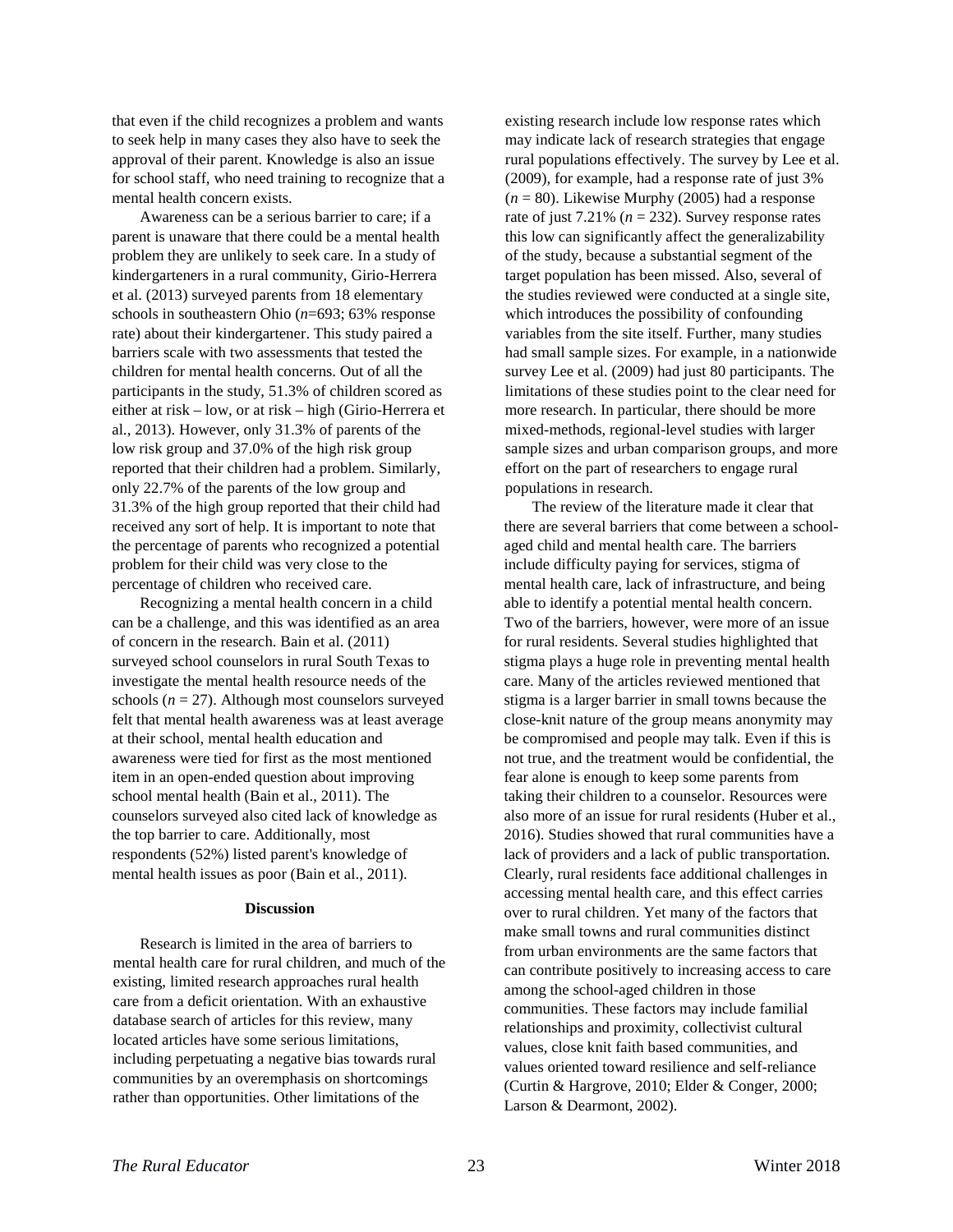## **Implications and Directions for Future Research and Practice**

An awareness of the barriers faced by rural residents, and rural children in particular, is vital for the counselor practicing in a rural community: (1) Counselors should know that families may have to borrow transportation and drive long distances to get care; and (2) they should also be aware that their clients may be worried about their privacy. This will help a counselor understand why their clients may be late frequently, or seem particularly nervous in the waiting room. Understanding the client's situation will not only give the counselor a better understanding of the client's context, but also potentially help them identify if there are accommodations they can make to improve their client's access to care. An awareness of these issues will also help the counselor advocate for their client by helping them to identify barriers and advocate for themselves (Bradley et al., 2011). Counselors must also be aware of how their own implicit biases about rural communities might impact their perception of their clients' symptom presentations.

The studies surveyed also pointed to some potential solutions. Bull (2011) suggested a need for more education targeted toward youth that addresses where to get help, the benefits of seeking help, and myths about help-seeking. In addition, both Bull (2011) and Pullman et al. (2010) indicated that specific, awareness-raising programs were needed for the broader community to help reduce the stigma associated with mental health care in rural communities. Girio-Herrera et al. (2013) pointed out that there is also a need for education for parents as well. Parents need to be educated about childhood mental health issues so they can recognize those issues and accept that counseling can be an effective treatment for their children. At the school level, Bain et al. (2011) suggested that families should be made aware of mental health resources in their area. It would be beneficial to create an educational program that reaches parents, teachers, students, and community members to address the following issues: (1) recognizing mental health issues in children; (2) reducing the stigma of help seeking in mental health care; (3) demonstrating the benefits of counseling; and (4) making everyone involved more aware of mental health resources available to them. As McWhirter, McWhirter, McWhirter, and McWhirter (2013) asserted: "When teachers, human service professionals, and parents collaborate in their efforts,

putting the needs of an individual child or one classroom uppermost on their agenda, they increase the effectiveness of their work" (p. 25). Furthermore, Painter and Scannapieco (2015) astutely observed, "Alliances between the school system and the mental health system will move us forward in addressing the prevention and treatment needs of children and families who are at risk of mental health issues" (p. 237).

Education is one key step in addressing this issue, but other steps are needed to address the lack of resources for rural children. One idea to help rural children reach counseling services is online counseling. Online counseling, also known as telemental healthcare (TMH; Hilty et al., 2016), is defined as, "the delivery of a therapeutic intervention by a trained professional to client(s) using synchronous or asynchronous computer mediated communication" (Richards & Viganó, 2013). Hilty et al. (2016) observed: "Most youth who obtain mental healthcare receive those services at school. Schoolbased TMH is a logical progression in service delivery" (p. 292). Online counseling/TMH is a growing field, and a number of studies indicate that online counselors can achieve similar ratings on measures of working alliance as face-to-face counselors (Hilty et al., 2016; Richards & Viganó, 2013). Online counseling/TMH negates the need to for rural residents to travel great distances to receive care, and provides them with a greater choice of providers (Tamukong & Schroeder, 2017, p. 2). However, additional research should be conducted on this method of providing mental healthcare, and there is concern about the level of training practitioners receive specific to this service method, as well as associated informed consent practices and client privacy issues (Centers for Disease Control and Prevention, 2017; Hilty et al., 2016; Richards & Viganó, 2013; Stephan et al., 2016). Also, Tamukong and Schroeder (2017) noted that "growth in telemental health is also burdened by workforce supply challenges, issues with recruitment and retention, and high rates of un-insurance and underinsurance in rural areas" (p. 2). These concerns are to be expected, however, because online counseling/TMH is an evolving field. Overall, the practice shows promise for all, including rural residents (Comer & Myers, 2016; Hilty et al., 2013, 2016): "Continued efforts are needed in order to fully actualize the potential of children's telemental healthcare to optimize the quality and transform the accessibility of mental health services for all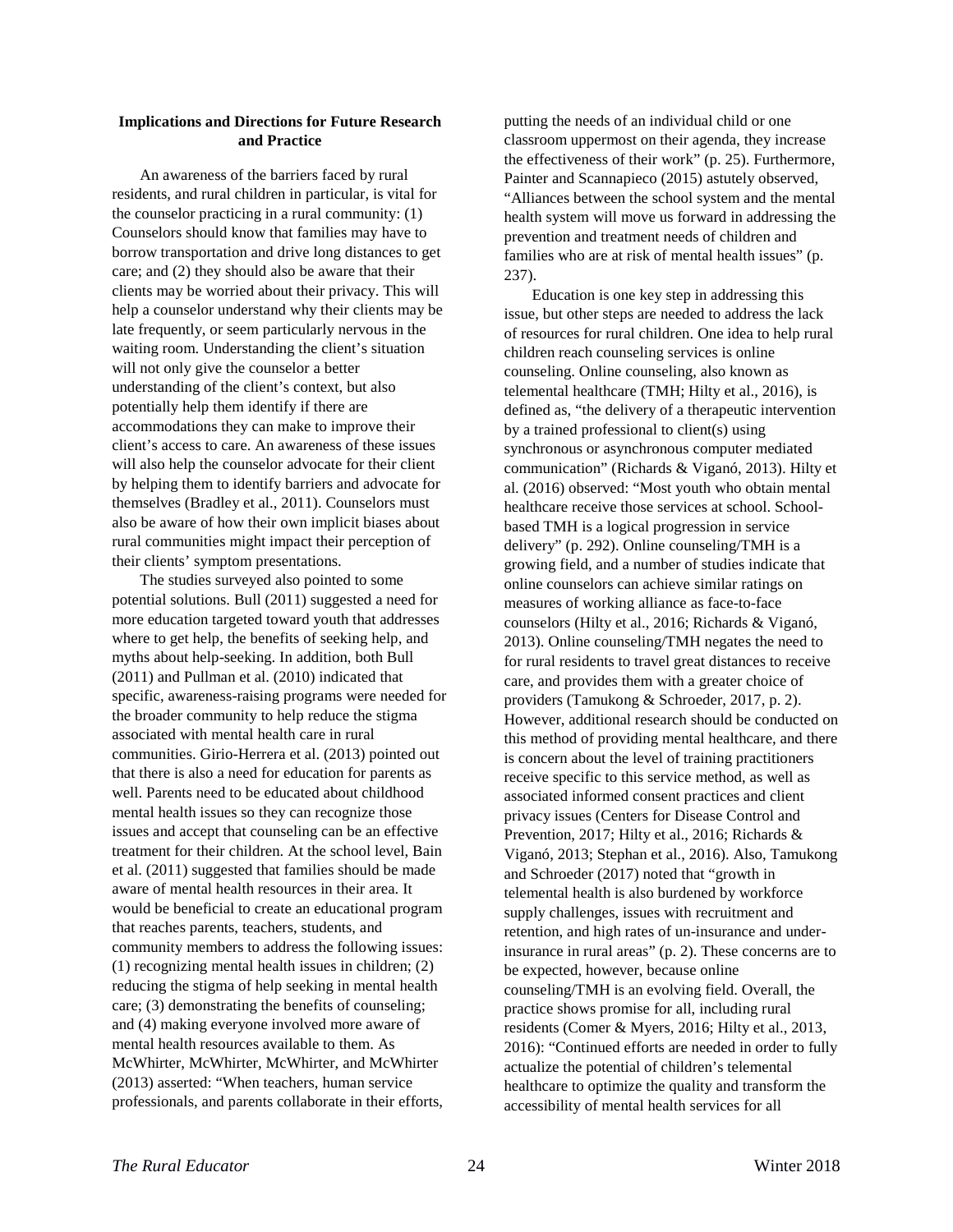children, regardless of income or geography" (Comer & Myers, 2016, p. 299).

The issue of recruiting and retaining mental health care practitioners in rural communities is also worth examining. Programs tying financial aid reimbursement for providers to rural residence have been shown to have a time-limited effect on medical professionals, but this does not appear to be a longterm solution (Daniels, VanLeit, Skipper, Sanders, & Rhyne, 2007). Desire to return to hometown and the practitioner's desire to work in a certain sized community are the biggest factors in long-term retention, along with proximity to family (Daniels et al., 2007). If professionals are most likely to return to their hometown or live near their family, then training more professionals from rural communities might encourage them to work in rural communities. This suggests both financial incentives for practicing in rural communities and programs aimed at training practitioners from rural communities to serve their community could be potential solutions.

For rural communities that have a nearby college or university, there is also the option of universitybased clinics. University-based clinics help provide low-cost or free counseling to the community and simultaneously help train counselors. One university clinic at Montana State University, for example, is able to provide counseling to more than 100 rural residents at a time, while simultaneously conducting ongoing research on the rural community (Smith, 2003). For communities that have the luxury of a nearby university, this option can be a great resource for the community.

Another key area of impact is research. Professional counselors are in a unique position to contribute to the body of research by acting as scientist-practitioners. Especially in a rural

community, contributions of case studies, surveys, or research collaborations with other counselors can provide valuable data. These data will help counselors, principals, administrators, and policy makers better understand the need of the community and how to best meet that need. In this way, research is synonymous with advocacy, and that is a concrete way to make a difference for rural children.

Furthermore, although it is encouraging that state policy makers have shifted more attention to the mental health needs of rural communities in recent years, an important element of a state's plan for its mental health care system is consideration by policy makers of how the implementation of state-funded initiatives/programs may be supported differently in rural versus urban communities: "It is clear rural behavioral health programs with extensive community support tend to succeed and grow because improving behavioral health in rural areas is a community-wide effort" (U.S. Department of Health and Human Services, 2011, p. 22).

#### **Conclusions**

Rural children live in areas that are too often overlooked, but they make up a quarter of the nation's students (Aud et al., 2013). For these students, mental health concerns often go unnoticed, and there is a known gap between need for care and receipt of care. There are many challenges to providing mental health care for these children, which include several factors: stigma, knowledge, cost, and resources. This literature review suggests that counselπors, teachers, and other professional helpers must be aware of these barriers and that concrete steps can be taken to address them.

#### **References**

- Anderson, L. E., Chen, M. L., Perrin, J. M., & Van Cleave, J. (2015). Outpatient visits and medication prescribing for US children with mental health conditions. *Pediatrics*, *136*, 1179– 1185. doi: 10.1542/peds.2015-0807
- Anderson, N. J., Neuwirth, S. J., Lenardson, J. D., & Hartley, D. (2013). Patterns of care for rural and urban children with mental health problems. *Rural Health Research & Policy Centers*, *49*, 1– 15.
- Anderson, R. L., & Gittler, J. (2005). Unmet need for community-based mental health and substance

use treatment among rural adolescents. *Community Mental Health Journal*, *41*(1), 35– 49. doi:10.1007/s10597-005-2598-0

- Aud, S., Wilkinson-Flicker, S., Kristapovich, P., Rathbun, A., Wang, X., & Zhang, J. (2013). *The condition of education 2013*. IES National Center for Education Statistics. Washington DC: U.S. Department of Education.
- Bain, S. F., Rueda, B., Mata-Villarreal, J., & Mundy, M. A. (2011). Assessing mental health needs of rural schools in South Texas: Counselors'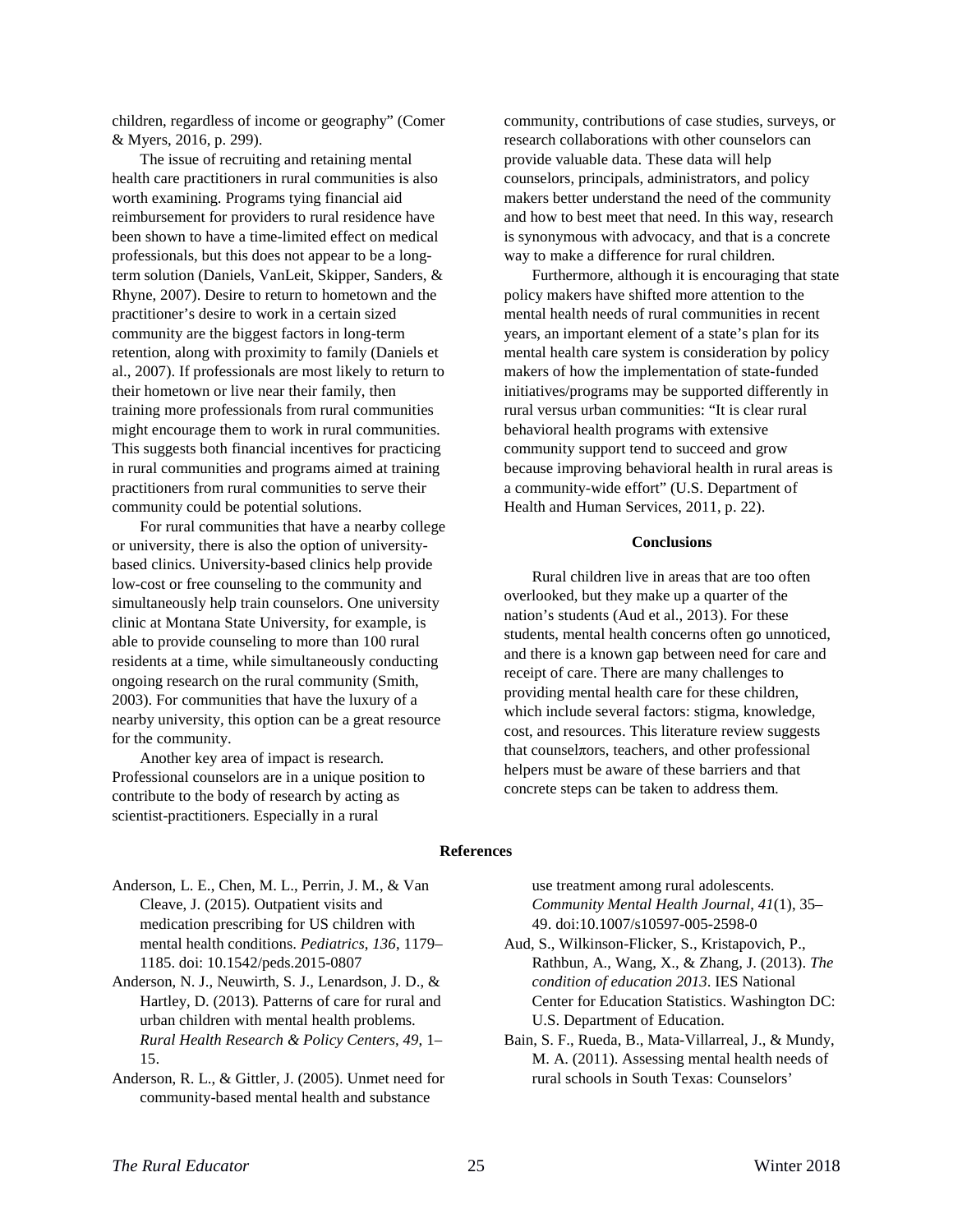perspectives. *Research in Higher Education Journal*, *14*, 1–11.

Blaber, C., & Bershad, C. (2011). *Realizing the promise of the whole-school approach to children's mental health: A practical guide for schools.* Waltham, MA: Education Development Center. Retrieved from [http://www.promoteprevent.org/sites/www.prom](http://www.promoteprevent.org/sites/www.promoteprevent.org/files/resources/mental_health_guide.pdf) [oteprevent.org/files/resources/mental\\_health\\_gui](http://www.promoteprevent.org/sites/www.promoteprevent.org/files/resources/mental_health_guide.pdf) [de.pdf](http://www.promoteprevent.org/sites/www.promoteprevent.org/files/resources/mental_health_guide.pdf)

Boydell, K. M., Pong, R., Volpe, T., Tilleczek, K., Wilson, E., & Lemieux, S. (2006). Family perspectives on pathways to mental health care for children and youth in rural communities. *Journal of Rural Health*, *22*(2), 182–188. doi: 10.1111/j.1748-0361.2006.00029.x

Bradley, J. M., Werth, J. L., & Hastings, S. L. (2011). Social justice advocacy in rural communities: Practical issues and implications. *The Counseling Psychologist*, *40*, 363–384. doi: 10.1177/0011000011415697

Bradley, K. L., McGrath, P. J., Brannen, C. L., & Bagnell, A. L. (2010). Adolescents' attitudes and opinions about depression treatment. *Community Mental Health Journal*, *46*(3), 242–251. doi: 10.1007/s10597-009-9224-5

Bull, J. D. (2011). *Adolescent attitudes toward helpseeking and mental illness: A rural-urban comparison.* (Order No. DP20317, Xavier University). *ProQuest Dissertations and Theses*, 127. Retrieved from http://search.proquest.com/docview/1430425777

?accountid=13153. (1430425777). Centers for Disease Control and Prevention. (2017). *Access to mental health services for children in rural areas* (Rural Health Policy Brief). Atlanta, GA: Author. Retrieved from [https://www.cdc.gov/ruralhealth/docs/Rural\\_Chil](https://www.cdc.gov/ruralhealth/docs/Rural_Childrens_Mental_Brief.pdf) drens Mental Brief.pdf

Comer, J. S., & Myers, K. (2016). Future directions in the use of telemental health to improve the accessibility and quality of children's mental health services. *Journal of Child and Adolescent Pharmacology, 26*(3), 286–300.

Compton, S. N., March, J. S., Brent, D., Albano, A. M., Weersing, V. R., & Curry, J. (2004). Cognitive-behavioral psychotherapy for anxiety and depressive disorders in children and adolescents: an evidence-based medicine review. *Journal of the American Academy of Child & Adolescent Psychiatry*, *43*(8), 930–959.

Currie, J., Stabile, M., & Jones, L. (2014). Do stimulant medications improve educational and behavioral outcomes for children with ADHD? *Journal of Health Economics*, *37*, 58–69. doi: 10.1016/j.jhealeco.2014.05.002

Curtin, L., & Hargrove, D. S. (2010). Opportunities and challenges on rural practice: Managing self and ambiguity. *Journal of Clinical Psychology: In Session, 66*, 549–561.

Daniels, Z. M., VanLeit, B. J., Skipper, B. J., Sanders, M. L., & Rhyne, R. L. (2007). Factors in recruiting and retaining health professionals for rural practice. *The Journal of Rural Health*, *23*(1), 62–71. doi: 10.1111/j.1748- 0361.2006.00069.x

DeRubeis, R. J., Hollon, S. D., Amsterdam, J. D., Shelton, R. C., Young, P. R., Salomon, R. M., ...Gallop, R. (2005). Cognitive therapy vs medications in the treatment of moderate to severe depression. *Archives of General Psychiatry*, *62*(4), 409–416. doi: 10.1001/archpsyc.62.4.409

Dikel, W. (2014). *The teacher's guide to student mental health.* New York, NY: W. W. Norton.

DuPaul, G. J., Eckert, T. L., & Vilardo, B. (2012). The effects of school-based interventions for Attention Deficit Hyperactivity Disorder: A meta-analysis 1996–2010. *School Psychology Review, 21*, 387–412.

Elder, G. H., & Conger, R. D. (2000). *Children of the land: Adversity and success in rural America*. Chicago: The University of Chicago Press.

Evans, G. D., Radunovich, H. L., Cornette, M. M., Wiens, B. A., & Roy, A. (2008). Implementation and utilization characteristic of a rural, schoollinked mental health program. *Journal of Child and Family Studies, 17*(1), 84–97.

Fabiano, G. A., Pelham, W. E., Coles, E. K., Gnagy, E. M., Chronis-Tuscano, A., & O'Connor, B. C. (2009). A meta-analysis of behavioral treatments for attention-deficit/hyperactivity disorder. *Clinical Psychology Review*, *29*(2), 129–140. doi: 10.1016/j.cpr.2008.11.001

Fabiano, G. A., Schatz, N. K., Aloe, A. M., Chacko, A., & Chronis-Tuscano, A. (2015). A Systematic Review of Meta-Analyses of Psychosocial Treatment for Attention-Deficit/Hyperactivity Disorder. *Clinical Child and Family Psychology Review*, *18*(1), 77–97. doi: 10.1007/s10567-015- 0178-6

Fortney, J. C., Harman, J. S., Xu, S., & Dong, F. (2010). The association between rural residence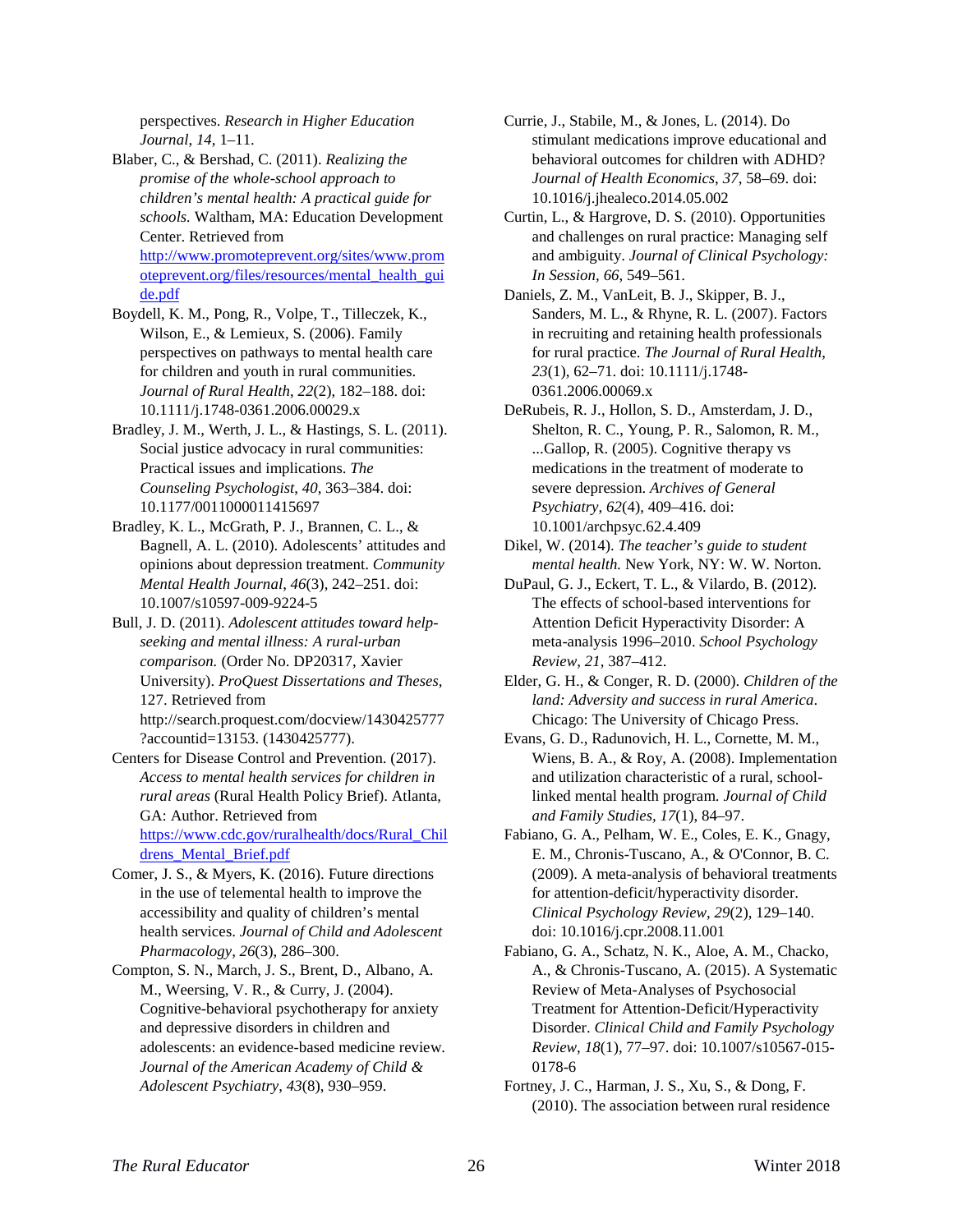and the use, type, and quality of depression care. *Journal of Rural Health*, *26*(3), 205–213. doi: 10.1111/j.1748-0361.2010.00290.x

- Gamm, L., Stone, S.., & Pittman, S. (2003). Mental health and mental disorders – A rural challenge: A literature review. In L. D. Gamm, L. Hutchinson, B. J. Dabney, & A. M. Dorsey (Eds.), *Rural Healthy People 2010: A companion document to Healthy People 2010. Vol. 2* (pp. 97–113). College Station, TX: The Texas A&M University Health Science Center, School of Rural Public Health, Southwest Rural Health Research Center.
- Girio-Herrera, E., Owens, J. S., & Langberg, J. M. (2013). Perceived barriers to help-seeking among parents of at-risk kindergarteners in rural communities. *Journal of Clinical Child and Adolescent Psychology*, *42*(1), 68–77.
- http://dx.doi.org/10.1080/15374416.2012.715365 Gray, J. S. (2011). *Rural mental health research white paper.* Grand Forks, ND: University of North Dakota, Center for Rural Health. Retrieved from https://ruralhealth.und.edu/pdf/j\_gray\_nimh\_whi
- te\_paper.pdf Heflinger, C. A., Wallston, K. A., Mukolo, A., & Brannan, A. M. (2014). Perceived stigma toward
- children with emotional and behavioral problems and their families: The Attitudes about Child Mental Health Questionnaire (ACMHQ). *Journal of Rural Mental Health*, *38*(1), 9–19. doi:10.1037/rmh0000010
- Hilty, D. M., Ferrer, D. C., Parish, M. B., Johnston, B., Callahan, E. J., & Yellowlees, P. M. (2013). The effectiveness of telemental health: A 2013 review. *Telemedicine Journal and E-Health, 19*(6), 444–454.
- Hilty, D. M., Shoemaker, E. Z., Myers, K., Snowdy, C. E., Yellowlees, P. M., & Yager, J. (2016). Need for and steps toward a clinical guideline for the telemental healthcare of children and adolescents. *Journal of Child and Adolescent Pharmacology, 26*(3), 283–295.
- Huber, B. J., Austen, J. M., Tobin, R. M., Meyers, A. B., Shelvin, K. H., & Wells, M. (2016). Overcoming barriers to rural children's mental health: An interconnected systems public health model. *Advances in School Mental Health Promotion, 9*, 219 – 241. doi: 10.1080/1754730X.2016.1224121
- Jensen, P. S., Hinshaw, S. P., Swanson, J. M., Greenhill, L. L., Conners, C. K., Arnold, L. E., ...

Wigal, T. (2001). Findings from the NIMH Multimodal Treatment Study of ADHD (MTA): implications and applications for primary care providers. *Journal of Developmental & Behavioral Pediatrics, 22*(1), 60–73. doi: 0196- 206X/00/2201-0060

Johnson, J., Showalter, D., Klein, R., & Lester, C. (2014). Why rural matters 2013–2014: The condition of rural education in the 50 States. *Rural School and Community Trust*. Retrieved from

[http://www.ruraledu.org/user\\_uploads/file/2013-](http://www.ruraledu.org/user_uploads/file/2013-14-Why-Rural-Matters.pdf) [14-Why-Rural-Matters.pdf](http://www.ruraledu.org/user_uploads/file/2013-14-Why-Rural-Matters.pdf)

- Keller, P. A., Murray, J. D., & Hargrove, D. S. (1999). A rural mental health research agenda: Defining context and setting priorities. *The Journal of Rural Health, 15*(3), 316–325.
- Kennard, B., Silva, S., Vitiello, B., Curry, J., Kratochvil, C., Simons, A., … March, J. (2006). Remission and residual symptoms after shortterm treatment in the Treatment of Adolescents with Depression Study (TADS). *Journal of the American Academy of Child & Adolescent Psychiatry, 45*(12), 1404–1411. doi: 10.1097/01.chi.0000242228.75516.21
- Larson, N. C., & Dearmont, M. (2002). Strengths of farming communities in fostering resilience in children. *Child Welfare: Journal of Policy, Practice, and Program, 81*(5), 821 – 835.
- Lee, S. W., Lohmeier, J. H., Niileksela, C., & Oeth, J. (2009). Rural schools' mental health needs: Educators' perceptions of mental health needs and services in rural schools. *Journal of Rural Mental Health*, *33*(1), 26–31. doi:10.1037/h0095970
- Macklem, G. L. (2014). *Preventive mental health at school: Evidence-based services for students.* New York, NY: Springer.
- McWhirter, J. J., McWhirter, B. T., McWhirter, E. H., & McWhirter, R. J. (2013). *At-risk youth: A comprehensive response for counselors, teachers, psychologists, and human service professionals.* Belmont, CA: Brooks/Cole.
- Merikangas, K. R., He, J. P., Brody, D., Fisher, P. W., Bourdon, K., & Koretz, D. S. (2010). Prevalence and treatment of mental disorders among U.S. children in the 2001–2004 NHANES. *Pediatrics*, *125*, 75–81. doi:10.1542/peds.2008-2598
- Mohatt, D. F., Bradley, M. M., Adams, S. J., & Morris, C. D. (2005). *Mental health and rural America: 1994-2005*. U.S. Department of Health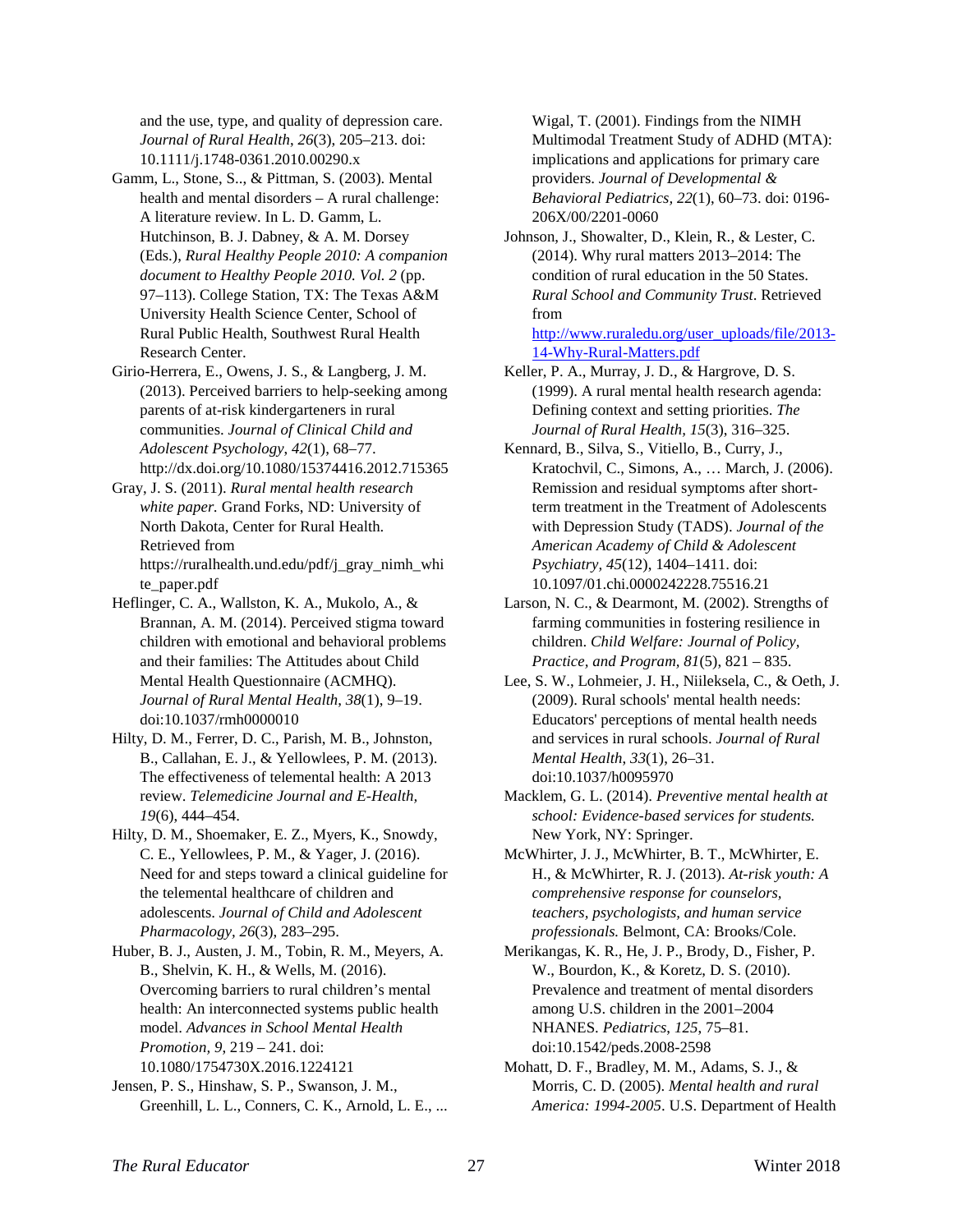and Human Services, Health Resources and Services Administration, Office of Rural Health Policy. Retrieved from ftp://ftp.hrsa.gov/ruralhealth/RuralMentalHealth. pdf

- Molina, B. S., Flory, K., Hinshaw, S. P., Greiner, A. R., Arnold, L. E., Swanson, J. M., ... Wigal, T. (2007). Delinquent behavior and emerging substance use in the MTA at 36 months: prevalence, course, and treatment effects. *Journal of the American Academy of Child & Adolescent Psychiatry, 46*(8), 1028–1040. doi: 10.1097/chi.0b013e3180686d96
- Murphy, C. E. (2005). *Parental perceptions of barriers to care: An examination of rural Appalachian parents' expectancies of the availability, process, and outcome of mental health services for elementary school-aged children.* (Order No. 3218012, Ohio University). *ProQuest Dissertations and Theses*. Retrieved from

http://search.proquest.com/docview/305432760? accountid=13153. (305432760)

National Association of School Psychologists. (2015). *The importance of mental and behavioral health services for children and adolescents* [Position statement]. Bethesda, MD: Author. Retrieved from https://www.nasponline.org/research-and-

policy/professional-positions/position-statements National Rural Education Association (2018).

*National Rural Education Association (NREA) Research Agenda – 2016-2021.* Retrieved from [https://drive.google.com/file/d/0B6jy-](https://drive.google.com/file/d/0B6jy-_ymJ6lPcEhlbmxPZU5XLTg/view) [\\_ymJ6lPcEhlbmxPZU5XLTg/view](https://drive.google.com/file/d/0B6jy-_ymJ6lPcEhlbmxPZU5XLTg/view)

New Freedom Commission on Mental Health (2004)*. Subcommittee on rural issues: Background paper*. DHHS Pub. No. SMA-04-3890. Rockville, MD. Retrieved from http://annapoliscoalition.org/wpcontent/uploads/2014/03/presidents-newfreedom-commission-background-paper.pdf

Painter, K., & Scannapieco, M. (2015). *Understanding the mental health problems of children and adolescents.* Chicago, IL: Lyceum Books.

Polaha, J., Dalton, W. T., & Allen, S. (2011). The prevalence of emotional and behavior problems in pediatric primary care serving rural children. *Journal of Pediatric Psychology*, *36*(6), 652– 660. doi: 10.1093/jpepsy/jsq116

Powell, M. (2017, May 10). Equity barriers in rural schools. *ASCD SmartBrief.* Retrieved from https://www.census.gov/geo/reference/ua/urbanrural-2010.html

Pullmann, M., VanHooser, S., Hoffman, C., & Heflinger, C. (2010). Barriers to and supports of family participation in a rural system of care for children with serious emotional problems. *Community Mental Health Journal*, *46*(3), 211– 220. doi:10.1007/s10597-009-9208-5

Richards, D., & Viganó, N. (2013). Online counseling: A narrative and critical review of the literature. *Journal of Clinical Psychology*, *69*(9), 994–1011. doi: 10.1002/jclp.21974

Simon, D. J. (2016). *School-centered interventions: Evidence-based strategies for social, emotional, and academic success.* Washington, DC: American Psychological Association.

Smith, A. J. (2003). Rural mental health counseling: One example of practicing what the research preaches. *Journal of Rural Community Psychology, E6*(*2),* 1–9. Retrieved from http://www.marshall.edu/jrcp/E\_6\_2\_Smith.htm

Stephan, S., Lever, N., Bernstein, L., Edwards, S., & Pruitt, D. (2016). Telemental health in schools. *Journal of Child and Adolescent Pharmacology, 26*(3), 266–272.

Swanson, J. M., Hinshaw, S. P., Arnold, L. E., Gibbons, R. D., Marcus, S. U. E., Hur, K., ... & Wigal, T. (2007). Secondary evaluations of MTA 36-month outcomes: propensity score and growth mixture model analyses. *Journal of the American Academy of Child & Adolescent Psychiatry, 46*(8), 1003–1014. doi: 10.1097/CHI.0b013e3180686d63

Tamukong, D. & Schroeder, S. (2017). Rural behavioral health. *Rural Health Research Recap.*  Washington, DC: Federal Office on Rural Health Policy. Retrieved from https://ruralhealth.und.edu/assets/658-1990/ruralbehavioral-health-recap.pdf

United States Census Bureau. (2010). Urban and Rural Classification. Retrieved from *[https://www.census.gov/geo/reference/ua/urban](https://www.census.gov/geo/reference/ua/urban-rural-2010.html)[rural-2010.html](https://www.census.gov/geo/reference/ua/urban-rural-2010.html)*

- U.S. Department of Health and Human Services. (2011). *Rural behavioral health programs and promising practices.* Washington, DC: Health Resources and Services Administration, Office of Rural Health Policy.
- Wilger, S. (2015). *Special considerations for mental health services in rural schools* (Issue Brief).